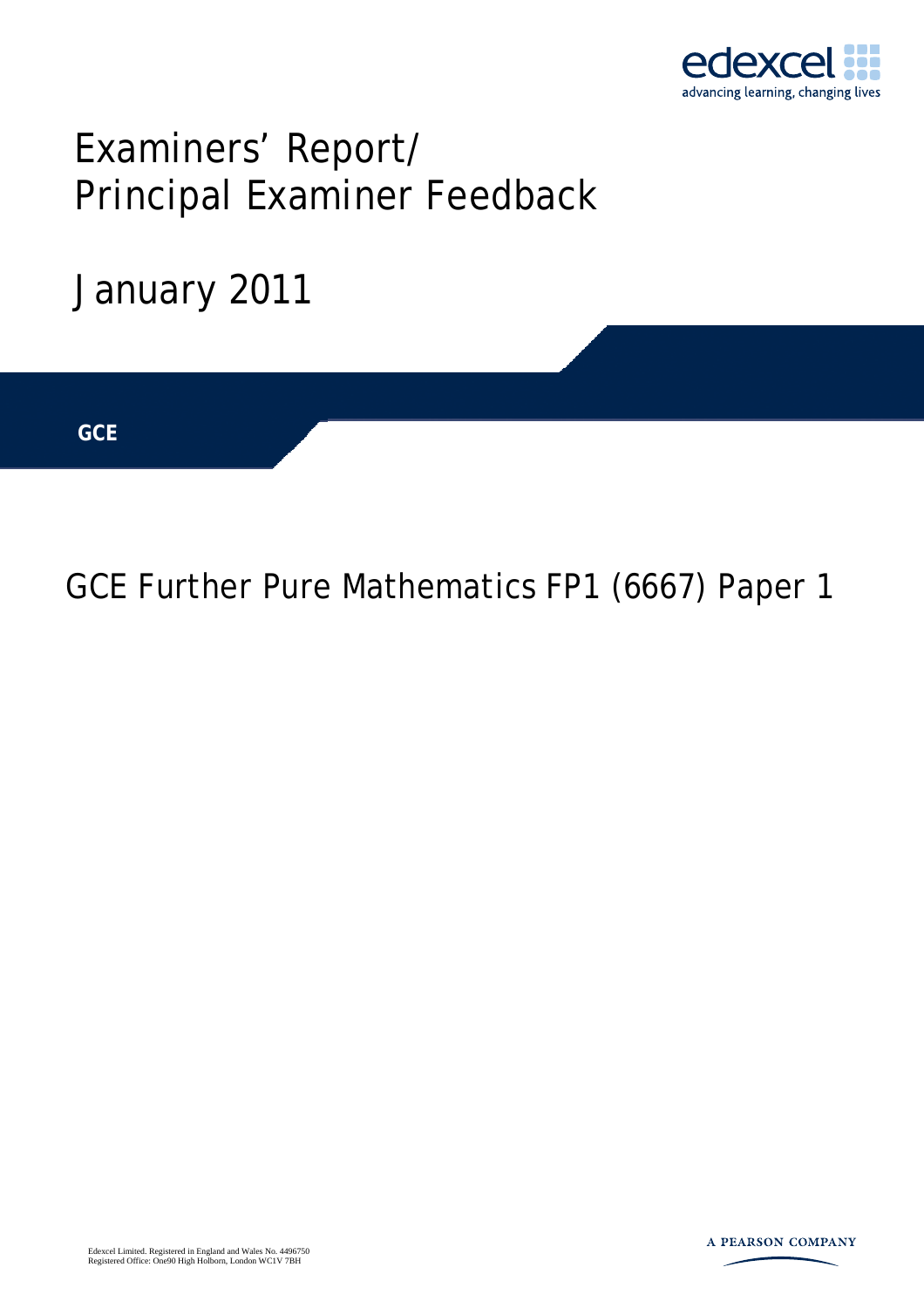Edexcel is one of the leading examining and awarding bodies in the UK and throughout the world. We provide a wide range of qualifications including academic, vocational, occupational and specific programmes for employers.

Through a network of UK and overseas offices, Edexcel's centres receive the support they need to help them deliver their education and training programmes to learners.

For further information, please call our GCE line on 0844 576 0025, our GCSE team on 0844 576 0027, or visit our website at www.edexcel.com.

If you have any subject specific questions about the content of this Examiners' Report that require the help of a subject specialist, you may find our Ask The Expert email service helpful.

Ask The Expert can be accessed online at the following link:

http://www.edexcel.com/Aboutus/contact-us/

January 2011 Publications Code UA026331 All the material in this publication is copyright © Edexcel Ltd 2011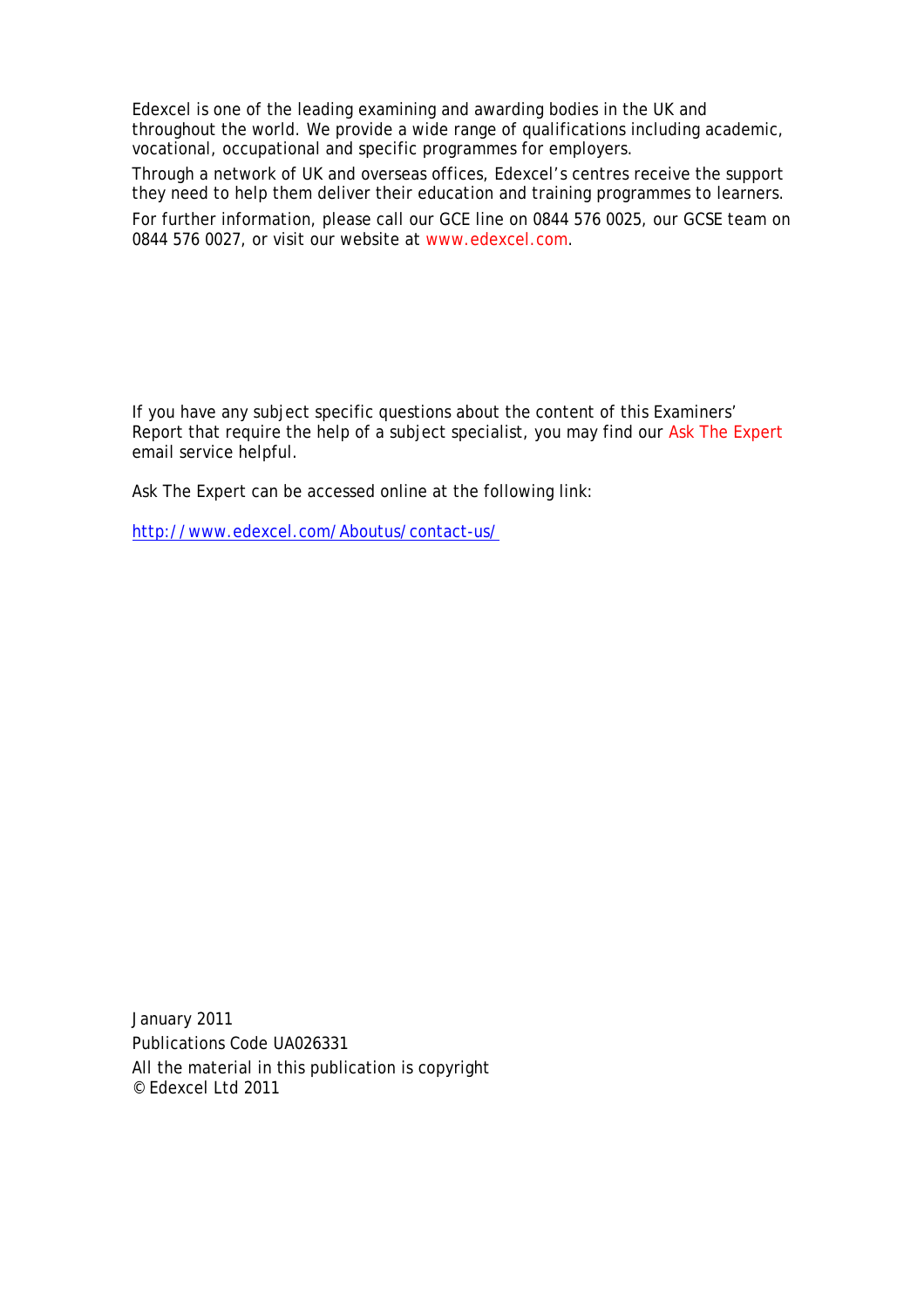### **Further Pure Mathematics Unit FP1 Specification 6667**

#### **Introduction**

The questions on the whole were well answered with many fully correct answers. Candidates found the paper very accessible and standard methods were well known and accurately applied. The standard of presentation was generally good with solutions showing logical steps making the work easy to follow. The questions that proved most challenging were the latter parts of question 6 and question 8, question 9 and question 10 part (b).

#### **Report on individual questions**

#### **Question 1**

This question was well done by the vast majority of candidates. In part (a) virtually all obtained the method mark but a few lost the accuracy mark for either having  $-9i^2$  or failing to use  $i^2 = -1$  when simplifying. There were a surprising number of numerical errors. In part (b) anyone who gave an answer was using the correct multiplier and most expanded and simplified correctly. A few lost the final accuracy mark for leaving their answer as a single fraction.

#### **Question 2**

Part (a) was well answered with most candidates gaining full marks. A few lost accuracy marks for sign errors but most had used the matrix multiplication method correctly. In part (b) there were many candidates correctly identifying it as a reflection. A lot of these candidates went on to give the correct line of reflection but some did give the wrong axis. Many candidates also mentioned a centre at this point which was erroneous but did not lose any credit. Candidates who failed to identify it as a reflection generally thought that it was a rotation. Part (c) was also generally answered correctly with the original matrix as the most common of the incorrect responses.

#### **Question 3**

Many candidates gained full marks for this question. In part (a) some candidates lost marks for incorrect signs and struggled with interpolation. Those with good diagrams tended to produce the best responses and a lot of variety was seen in the correct methods. In part (b) there were rarely any errors and in part (c) many were able to use Newton Raphson method correctly to gain full marks.

#### **Question 4**

In part (a) virtually all candidates wrote down the correct conjugate. In part (b) a variety of methods were used with varying degrees of success. Candidates using expansion of brackets were usually able to gain full marks provided they set out the terms carefully. Of those who used other methods, some candidates found only the product of the roots and so gained no marks here. Of those that also found the sum of the roots correctly, a significant number then gave the *p* value as 4 and so lost the final accuracy mark. Methods involving simultaneous equations were also quite common and had varying degrees of success.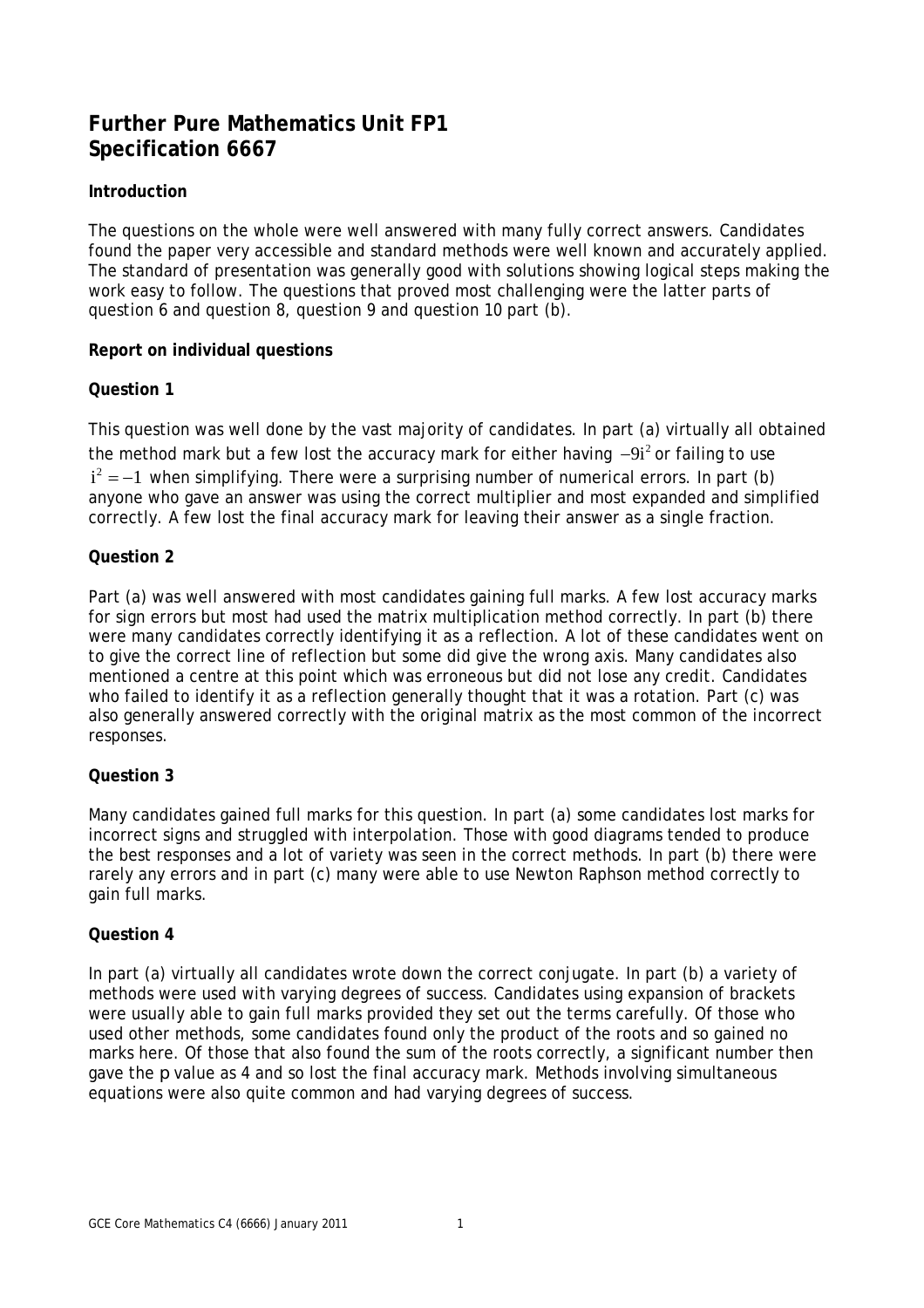#### **Question 5**

In part (a) many candidates were able to expand the brackets and use the standard formulae correctly. The most successful candidates then began factorising immediately and were usually able to gain full marks. Candidates who expanded all of the brackets found it more difficult to complete the proof. Some correct polynomial division was used and some candidates also expanded the final expression to meet in the middle. Some candidates attempted to use proof by induction here which typically gained no credit. In part (b) candidates generally gained full marks and if not, the method mark was usually awarded and then a numerical error made. A small number of candidates used  $S_{50}$  -  $S_{20}$  which lost the method mark.

#### **Question 6**

Marks in part(a), part (b) and part (c) were usually gained without difficulty. Unfortunately part (d) proved more problematic but most did still complete it correctly. In part (e) most also gained the marks using the area of a trapezium. Candidates splitting it into a rectangle and two triangles had often had an incorrect answer in part(d) and so were only able to gain the method mark here.

#### **Question 7**

Part (a) was almost always gained although some candidates seemed to think it had to be plotted on fully accurate scaled axes. In part (b) most candidates were able to achieve at least the method mark and many got full marks. In part (c) the few candidates who used the  $w = r \cos \theta + i r \sin \theta$  method often gave correct solutions here. Many candidates were also correct using the modulus and argument but there were a lot of incorrect signs used, as many failed to refer to which quadrant contained *w* when deciding whether to use the positive or negative solutions from their quadratic. In part (d) those candidates who expanded before finding the modulus were only able to gain the method mark since they were using an incorrect *w*. Many however recovered by using the product of the moduli and gained full marks here. Candidates with part (c) fully correct usually had no problem in part (d) either.

#### **Question 8**

In part (a) most candidates gave correct solutions but some did give  $\frac{1}{\tau}$ 4 but then still used  $\frac{1}{1}$ 4 as

1 <u>⊥</u> in part (b) thus not following through their own determinant and displaying a confusion<br>*ad – bc* 

regarding the terminology. Most candidates did however give the fully correct inverse in part (b). In part (c) most candidates also gained full marks with a significant number of those that had an incorrect determinant still achieving the follow through mark to gain full marks here. Part (d) was generally well done. Candidates who had been fully correct in part (a) to part(c) were usually also correct here although a few lost the final mark for failing to give coordinates. A significant majority of those who had an incorrect inverse still gained the first two marks here for correct processing and a follow through mark. Some candidates however were unable to identify the correct method and some were just multiplying by **A**.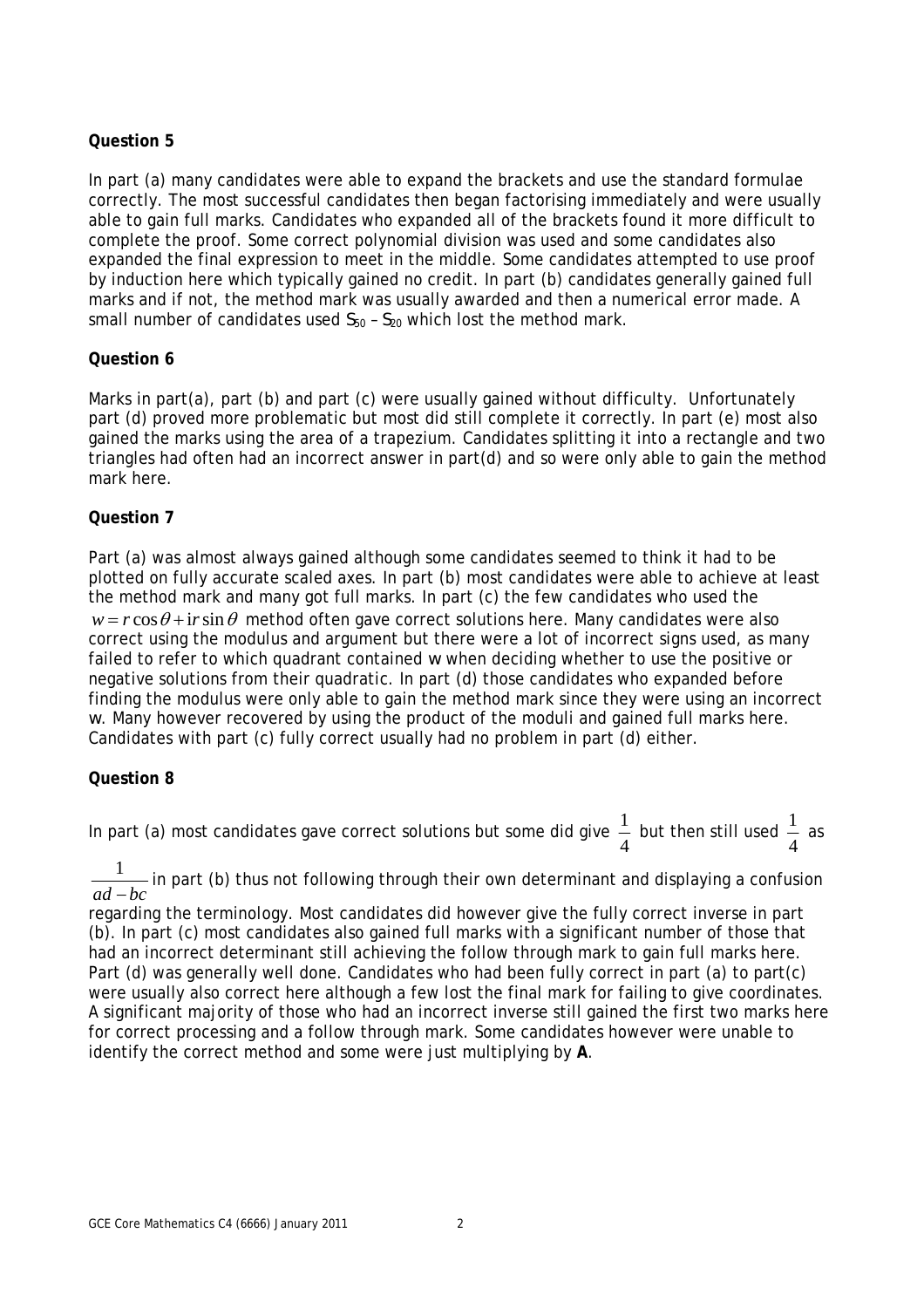#### **Question 9**

This proved to be the most demanding question on the paper. Solutions often evaluated  $u<sub>2</sub>$ rather than  $u_i$  and so lost the first mark. They were often unaware that they had not in fact found  $u_1$  though since they had used  $k=1$  in the expression for  $u_{k+1}$  and so were able to then state the four necessary elements of the method confidently and gain the final accuracy mark. There was the usual difficulty with getting the logic right, as candidates struggled to state the precise wording, probably due to a superficial understanding of the method. However, the most striking thing was the very large number of candidates who thought it necessary to show it was true for *n*=2 which did not gain any credit.

#### **Question 10**

Part (a) was usually done successfully with few candidates failing to find  $\frac{\rm d}{{\rm d}}$ d *y x* using a variety of

successful methods. A small number omitted to show their method for gradient and as the equation was given in the question, the initial marks were lost. Part (b) proved more problematic with many candidates failing to use the most efficient method. There were some slips with signs too which meant that the final coordinates were wrong in quite a few cases. Some candidates however did achieve full marks here.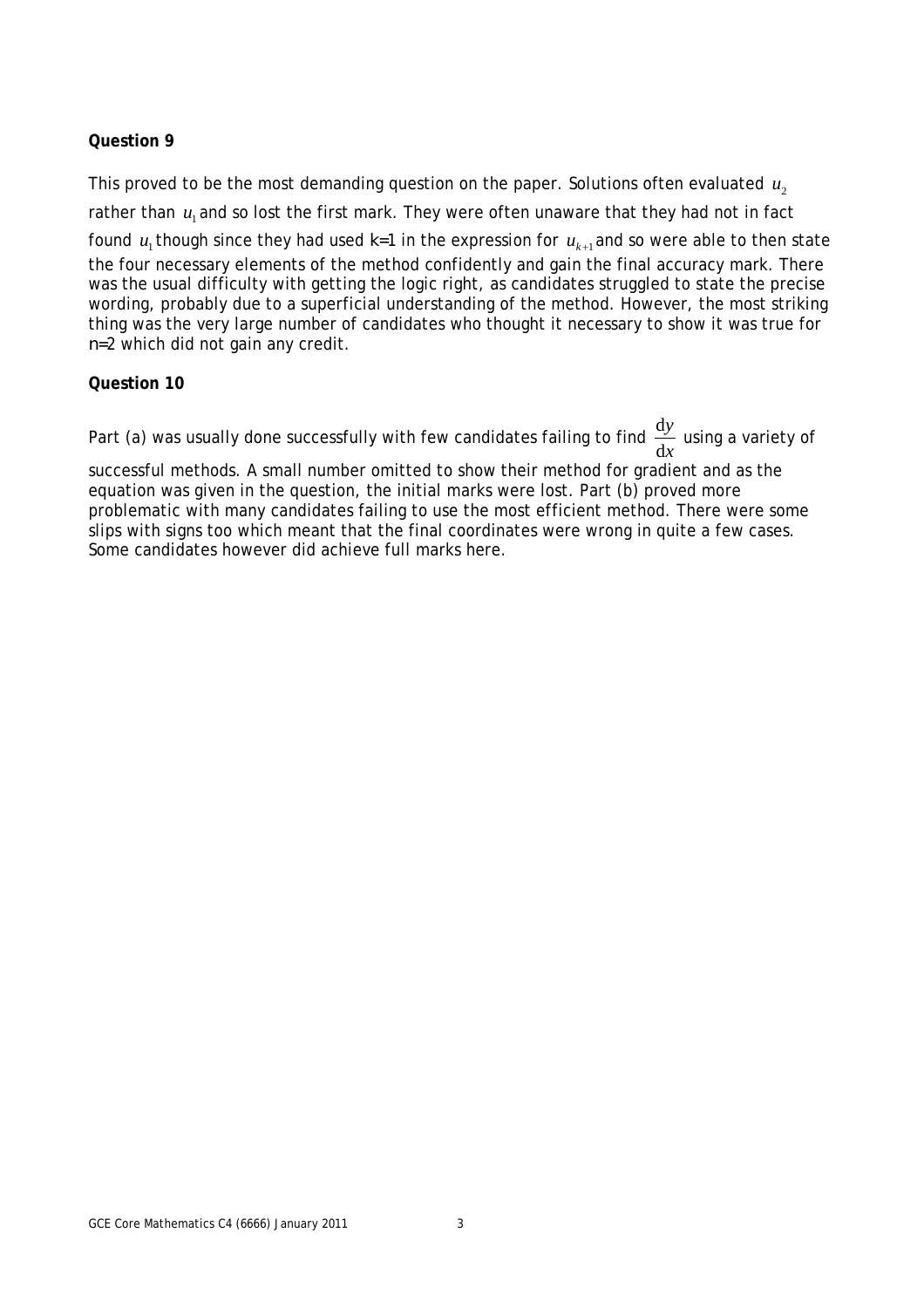#### **Grade Boundaries**

Grade boundaries for this, and all other papers, can be found on the website on this link: http://www.edexcel.com/iwantto/Pages/grade-boundaries.aspx